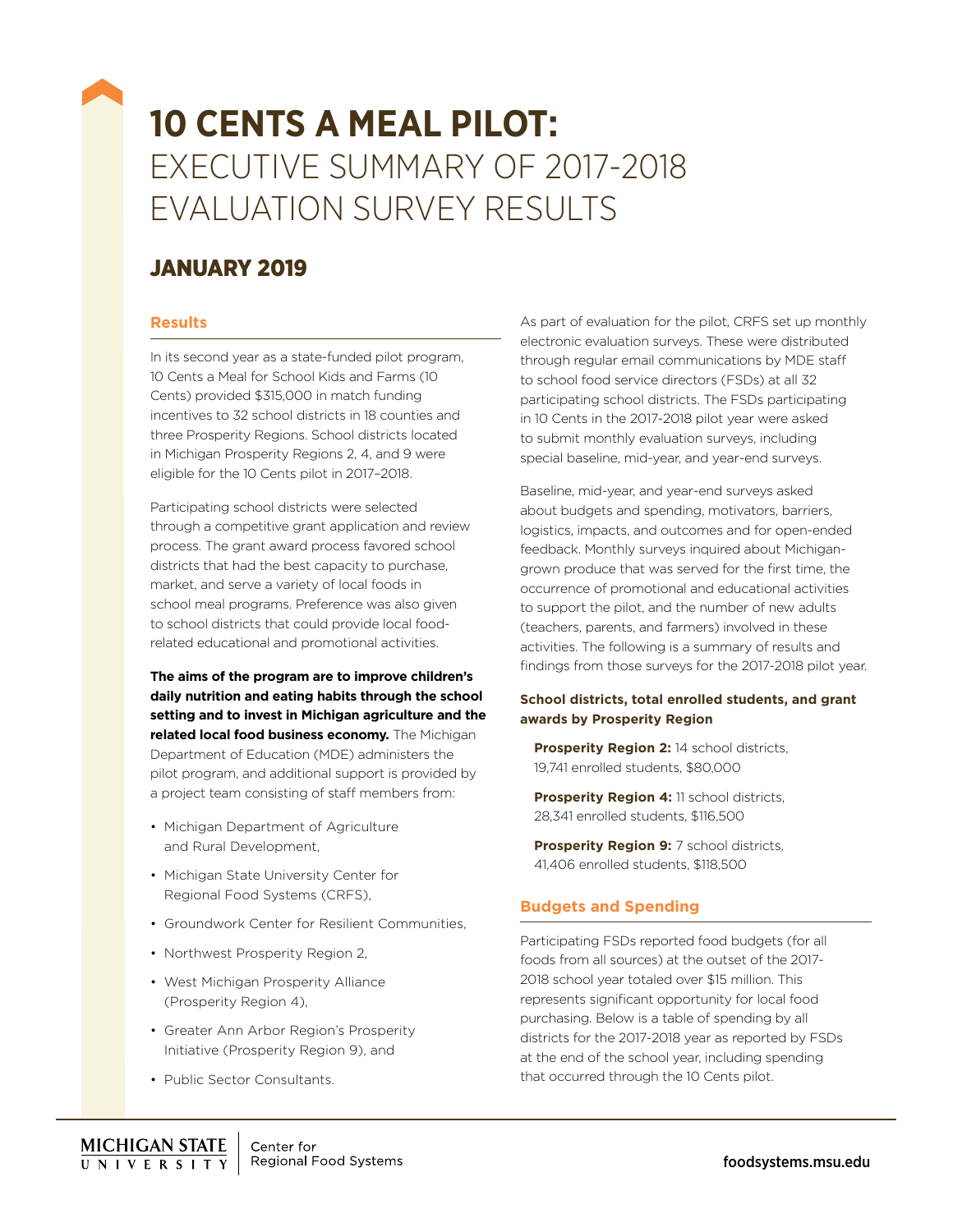## 2017–2018 Reported Spending in Dollars by Food Category, All Districts (N = 32)

|                                | <b>FRUITS</b> | <b>VEGETABLES</b> | <b>LEGUMES</b> | <b>OTHER</b> | <b>TOTAL</b> |
|--------------------------------|---------------|-------------------|----------------|--------------|--------------|
| <b>MI-grown spending total</b> | \$509,076     | \$255,106         | \$9.647        | \$1,362,490  | \$2,136,319  |
| <b>Overall spending total</b>  | \$1,121,525   | \$866,412         | \$96,627       | \$9,055,769  | \$11,140,333 |

## Top Three Responses for Selected Baseline and Year-End Evaluation Survey Questions

#### **Motivators for serving local foods in food service programs**

Help Michigan farms and businesses Increase student consumption of fruits and vegetables Support the local economy

#### **Barriers faced in purchasing local foods for food service programs**

Lack of products available at certain times of the year Budget constraints Federal procurement regulations

#### **Logistical challenges faced in purchasing local foods in food service program**

Lack of staff labor to prepare local foods Lack of a distribution method to get local foods to my building(s) Lack of storage

#### **Outcomes achieved through 10 Cents pilot**

Our produce variety has increased. It helps us meet our healthy school meal requirements. We have better support from our farm and food vendors/partners.

#### **Impacts since starting the 10 Cents pilot**

We offered more local fruits in our school meals.

I have identified new Michigan-grown fruit, vegetables, and legumes that are eaten by our student customers.

We offered more local vegetables in our school meals.

#### **Promotional and Educational Activities**

Monthly evaluation surveys asked FSDs to report, to the best of their knowledge, promotional and educational activities that took place within the school district that supported student knowledge and consumption of local food products served through the 10 Cents program. **Nearly 300 educational activities were reported throughout the year**.

- Most frequent promotional activity: Tastings (122 out of 668 promotional activities)
- Most successful promotional activity: Tastings (selected 94 times)
- Most frequent educational activity: Tastings (112 out of 298 educational activities)
- Most successful educational activity: Tastings (selected 100 times)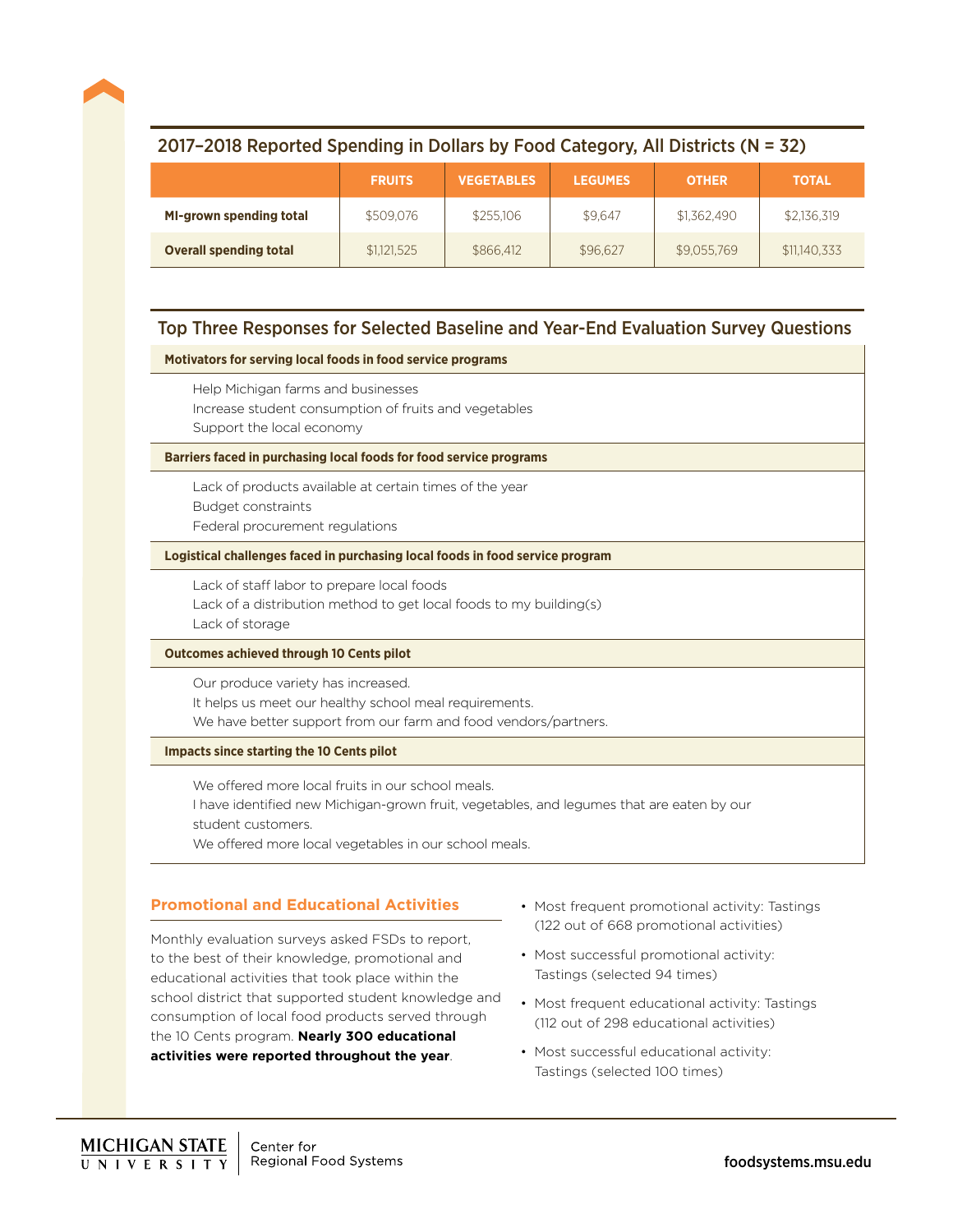## Count of New Adults (Parents, Farmers, and Teachers) Involved With 2017–2018 Promotional and Educational Activities, All Districts (N = 288)

|                                                 | <b>PARENTS</b> | <b>FARMERS</b> | <b>TEACHERS</b> | <b>TOTAL</b> |
|-------------------------------------------------|----------------|----------------|-----------------|--------------|
| New adults involved with promotional activities | 2.454          | 154            | 713             |              |
| New adults involved with educational activities | 253            |                | 354             | 679          |

## Top 8 Michigan-Grown Fruits and Vegetables, Purchased and Served for the First Time in 2017-2018 (N = 32)



Number of 10 Cents pilot school districts using a Michigan-grown produce for the first time

**According to written feedback from FSDs, the effects of 10 Cents included reduced food waste and increased cafeteria traffic, enthusiasm, compliments, and demands for local food menu items**. Students, teachers, administrators, and food service staff noticed differences in flavor, color, and texture between standard produce and Michigan-grown produce, and they took pride in knowing that the food they ate came from and supported local communities and economies.

FSDs also stated that there was a learning curve for the first few months of the program. This included learning the logistics of 10 Cents (such as product sourcing and tracking invoices for reimbursement processing) and, in some cases, learning new delivery methods, storage, preparation, and uses of new products. **The most noted challenge of the 10 Cents program was meeting the additional labor demand of Michigan-grown foods (many of which likely arrive whole and fresh) with no additional funds to cover this added cost**.

10 Cents a Meal legislation for the 2018–2019 school year expanded the program to two new Prosperity

Regions and \$575,000 in funding. As 10 Cents pilot efforts grow in their third year, evaluation efforts are increasing as well. The 2018–2019 monthly evaluation surveys will seek much of the same information as previous years to make comparisons. We also plan to conduct cafeteria and classroom surveys of students in some participating districts to ask whether they chose and liked Michigan-grown fruits, vegetables, and/or legumes served in school meals.

The 10 Cents pilot fits into a broader picture of farm to institution and good food work in the state as an original priority of the Michigan Good Food Charter. The charter is a policy initiative first released in 2010 that envisions a thriving economy, equity, and sustainability for all of Michigan and its people through a food system rooted in local communities and centered on good food. In its second year, the 10 Cents pilot is clearly helping Michigan school districts source and serve more Michigan-grown foods and provide more food education activities in schools while supporting more Michigan farmers and food businesses.